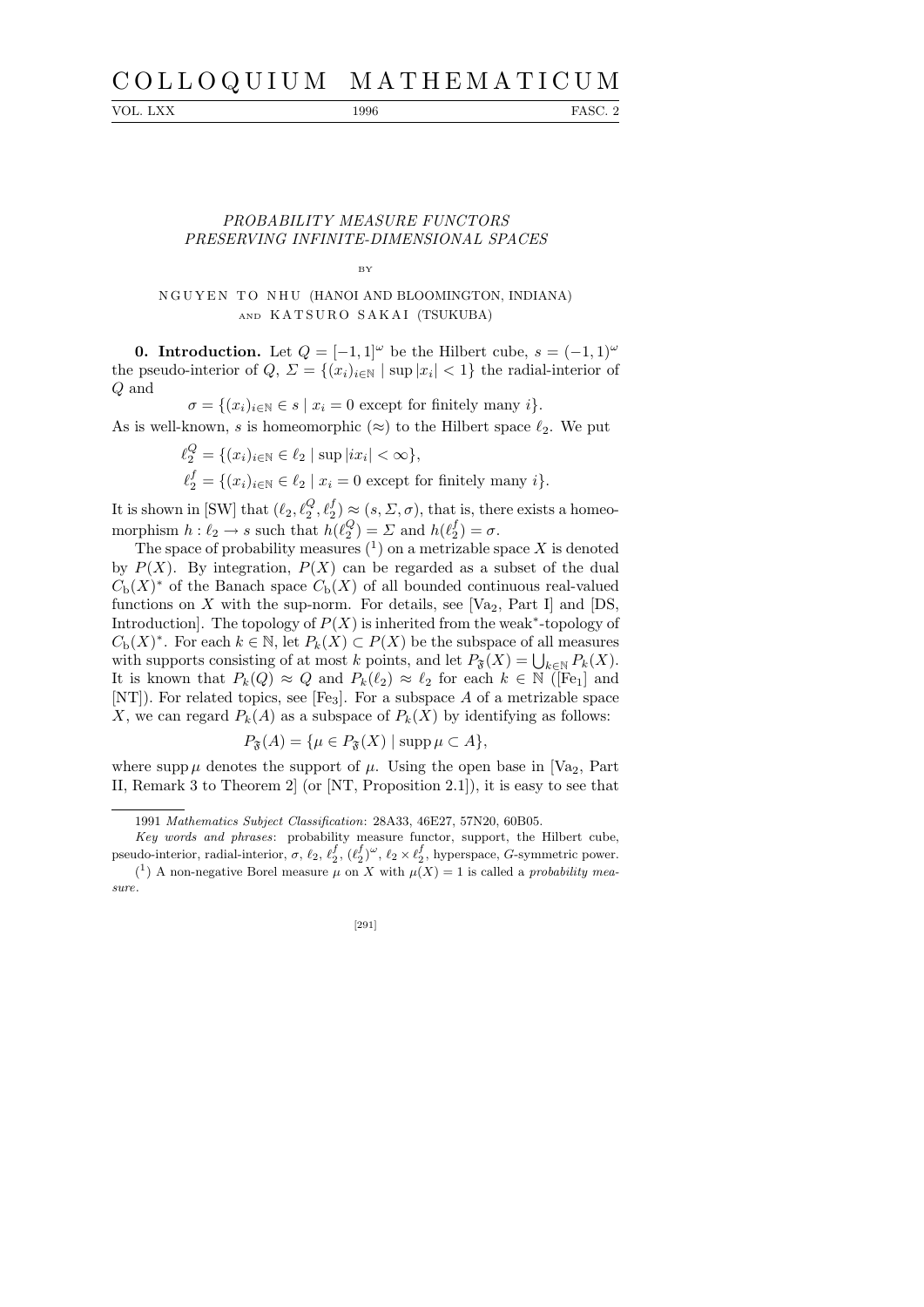the topology of  $P_{\mathfrak{F}}(A)$  is identical with the relative topology inherited from  $P_{\tilde{\mathfrak{F}}}(X)$  (cf. [DS, Subspace Lemma]). In the present paper, applying the results of  $[SW]$ ,  $[CDM]$ ,  $[vM_2]$  and  $[We]$ , we prove

MAIN THEOREM. For each  $k \in \mathbb{N}$ , the following hold:

- (a)  $(P_k(Q), P_k(s), P_k(\Sigma), P_k(\sigma)) \approx (Q, s, \Sigma, \sigma),$
- (b)  $(P_k(Q^{\omega}), P_k(\Sigma^{\omega})) \approx (Q^{\omega}, \Sigma^{\omega}),$  hence  $P_k((\ell_2^f)$  $(\ell_2^{f})^{\omega}) \approx (\ell_2^{f})$  $\binom{f}{2}^{\omega}$  (2), and
- (c)  $(P_k(\ell_2 \times Q), P_k(\ell_2 \times \Sigma)) \approx (\ell_2 \times Q, \ell_2 \times \Sigma)$  (<sup>3</sup>), hence  $P_k(\ell_2 \times \ell_2^f)$  $_2^{\prime})\approx$  $\ell_2 \times \ell_2^f$  $\frac{J}{2}$  .

R e m a r k 1. Relating to the above result, one may ask whether  $P_k(H) \approx$ H for any infinite-dimensional pre-Hilbert space  $H$  or not. This question can be answered negatively. In  $[vM_1]$ , Jan van Mill showed that every separable Banach space (hence  $\ell_2$ ) contains a dense linear subspace X which has restricted domain invariance, that is, for every continuous injection  $g: U \to X$  with domain a non-empty open set in X, there exists a nonempty open set  $V \subset U$  such that  $g|V$  is an open embedding in X. For such a normed linear space (or a pre-Hilbert space) X,  $P_k(X) \not\approx X$  if  $k > 1$ .

In fact, let  $U_1, \ldots, U_k$  be disjoint open sets in X. By  $\mathring{\Delta}^{k-1}$ , we denote the standard open  $(k-1)$ -simplex, that is,

$$
\mathring{\Delta}^{k-1} = \Big\{ (t_1, \ldots, t_k) \in \mathbb{R}^k \Big| \sum_{i=1}^k t_i = 1 \text{ and } t_i > 0 \text{ for each } i \Big\}.
$$

We define  $\varphi: U_1 \times \ldots \times U_k \times \mathring{\Delta}^{k-1} \to P_k(X)$  as follows:

$$
\varphi(x_1,\ldots,x_k;t_1,\ldots,t_k)=\sum_{i=1}^k t_i\delta_{x_i},
$$

where  $\delta_x \in P(X)$  is the Dirac measure at  $x \in X$  (i.e.  $\delta_x(\{x\}) = 1$ ). Then by using the open base in [Va<sub>2</sub>] (or [NT]), it is easy to see that  $\varphi$  is an open embedding. If  $P_k(X) \approx X$  then we have a continuous injection  $g: U_1 \to X$  such that  $g(U_1)$  has no interior point, which contradicts the restricted domain invariance of X. Therefore  $P_k(X) \not\approx X$  for any  $k > 1$ .

 $\text{R} \text{ e m a r k } 2$ . By our results, each  $(P_k(X), P_k(M), P_k(N))$  is a  $(Q, \Sigma, \sigma)$ manifold (or an  $(\ell_2, \ell_2^Q, \ell_2^f)$ -manifold) triple if so is  $(X, M, N)$  and each functor  $P_k$  preserves manifolds modeled on the spaces  $Q, \ell_2, \ell_2^Q$  $_2^Q, \, \ell_2^f$  $_2^f,\ (\ell_2^f$  $j^{(f)}_2$  and  $\ell_2 \times \ell_2^f$ <sup>*I*</sup>, However,  $P_k(X) \not\approx X$  in general even if X is such a manifold.

In fact,  $P_k(X)$  is path-connected for any (disconnected) space X and  $k > 1$ . To see this, let  $x_0 \in X$  and  $\mu = \sum_{i=1}^r s_i \delta_{x_i} \in P_k(X)$ . We define a

 $({}^{3})$  It is known that  $(\ell_{2} \times Q, \ell_{2} \times \Sigma) \approx (\ell_{2} \times Q, \ell_{2} \times \sigma)$ , hence  $\ell_{2} \times \Sigma \approx \ell_{2} \times \ell_{2}^{f}$ .

<sup>(&</sup>lt;sup>2</sup>) It is known that  $(\ell_2^f)^\omega \approx \Sigma^\omega$  (cf. the proof of [vM<sub>2</sub>, Corollary 4.2]).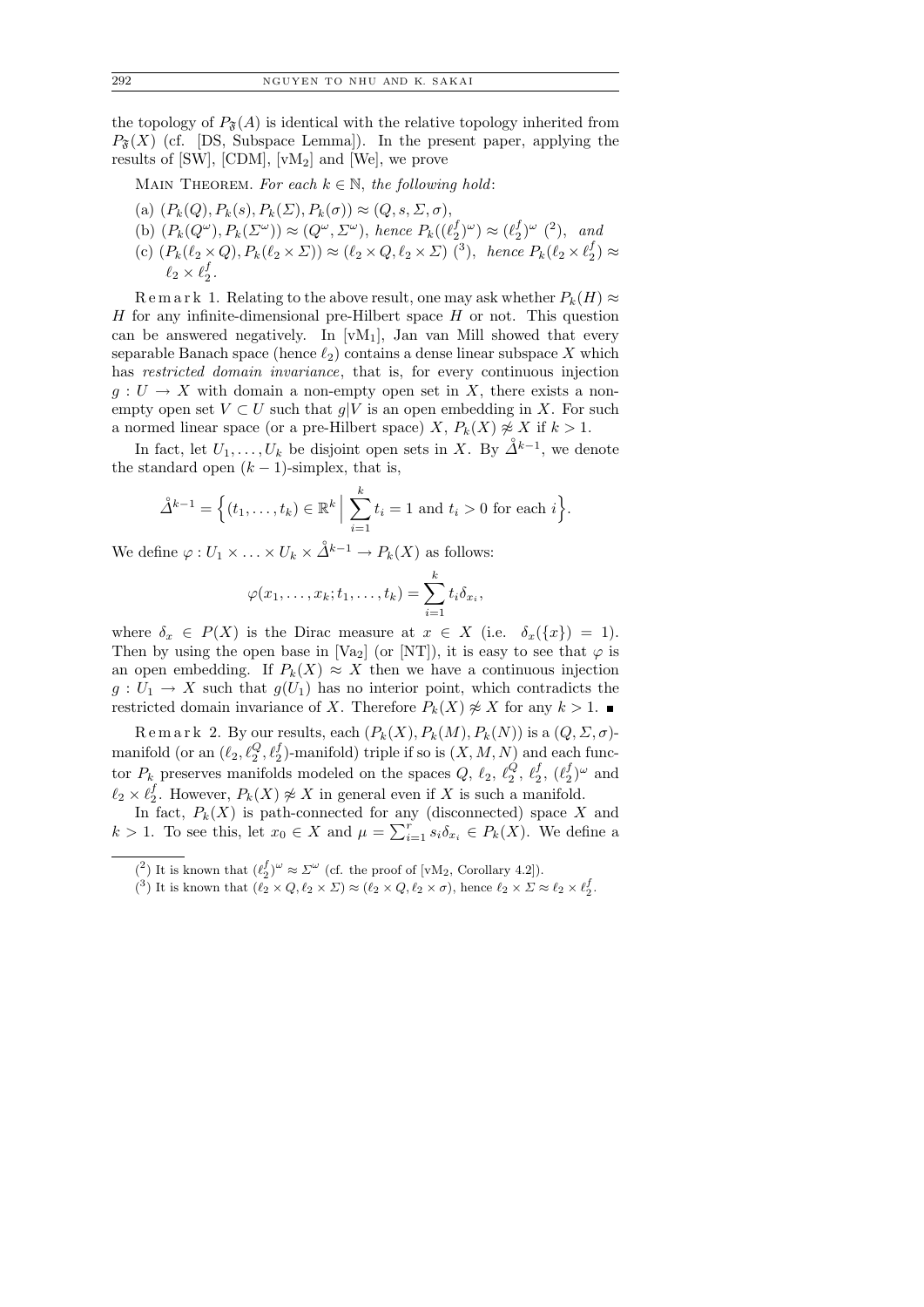path  $\varphi : \mathbf{I} \to P_k(X)$  as follows:

$$
\varphi(t) = \begin{cases} \sum_{i=1}^{r} (1 - 2t)s_i \delta_{x_i} + 2t \delta_{x_1} & \text{if } 0 \le t \le 1/2, \\ (2 - 2t)\delta_{x_1} + (2t - 1)\delta_{x_0} & \text{if } 1/2 \le t \le 1. \end{cases}
$$

Then  $\varphi(0) = \mu$ ,  $\varphi(1/2) = \delta_{x_1}$  and  $\varphi(1) = \delta_{x_0}$ .

 $\text{Remark}$  3. Let  $\mathcal{SM}$  be the category of separable metrizable spaces with (continuous) maps. Then each  $P_k : \mathcal{SM} \to \mathcal{SM}$  is a covariant functor. Our Main Theorem holds if  $P_k$  is replaced by any covariant functor  $F$ :  $S\mathcal{M} \to \mathcal{SM}$  satisfying the following conditions:

- (1) if A is a subspace of X then  $F(A)$  is a subspace  $F(X)$ :
- (2) if A is closed in X then  $F(A)$  is also closed in  $F(X)$ ;
- (3) for  $A \subset X$ , any deformation  $h : A \times I \to X$  induces the deformation  $h^*: F(A) \times I \to F(X)$  defined by  $h_t^* = F(h_t)$  (hence  $h_t^*(F(A)) \subset$  $F(h_t(A))$ ;
- (4)  $F(\bigcup_{i\in\mathbb{N}} X_i) = \bigcup_{i\in\mathbb{N}} F(X_i)$  for  $X_1 \subset X_2 \subset \ldots;$
- (5)  $F(X \cap Y) = F(X) \cap F(Y);$
- (6)  $F(X \setminus A) \subset F(X) \setminus F(A)$  for  $A \subset X$ ;
- (7)  $F(\bigcap_{i\in\mathbb{N}} X_i) = \bigcap_{i\in\mathbb{N}} F(X_i)$  for  $X_1 \supset X_2 \supset \dots;$
- (8) if X is a finite-dimensional compactum then so is  $F(X)$ ;
- (9) if X is separable completely metrizable then so is  $F(X)$ ;
- $(10)$   $F(Q) \approx Q$ .

Let  $\mathfrak{F}(X)$  be the hyperspace of non-empty finite subsets of X with the Vietoris (or finite) topology (cf. [Na]). For a subspace  $A$  of  $X$ , we can regard  $\mathfrak{F}(A)$  as a subspace of  $\mathfrak{F}(X)$  by identifying  $\mathfrak{F}(A) = \{ F \in \mathfrak{F}(X) \mid F \subset A \}.$ From the definition of the Vietoris topology, it follows that the topology of  $\mathfrak{F}(A)$  is identical with the relative topology inherited from  $\mathfrak{F}(X)$ . As easily observed, if A is closed in X then  $\mathfrak{F}(A)$  is closed in  $\mathfrak{F}(X)$ .

For each  $k \in \mathbb{N}$ , let  $\mathfrak{F}_k(X) \subset \mathfrak{F}(X)$  be the subspace of all subsets of X consisting of at most k points. Then the functor  $\mathfrak{F}_k : \mathcal{SM} \to \mathcal{SM}$  satisfies (1) and (2). By [Fe<sub>2</sub>, Corollary 5],  $\mathfrak{F}_k(Q) \approx Q$ , that is,  $\mathfrak{F}_k$  satisfies (10). We show that  $\mathfrak{F}_k$  also satisfies the conditions (3)–(9). Thus the following can be obtained:

THEOREM 2. For each  $k \in \mathbb{N}$ , the following hold:

- (a)  $(\mathfrak{F}_k(Q), \mathfrak{F}_k(s), \mathfrak{F}_k(\Sigma), \mathfrak{F}_k(\sigma)) \approx (Q, s, \Sigma, \sigma),$
- (b)  $(\mathfrak{F}_k(Q^{\omega}), \mathfrak{F}_k(\Sigma^{\omega})) \approx (Q^{\omega}, \Sigma^{\omega}),$  hence  $\mathfrak{F}_k((\ell_2^f)$  $\binom{f}{2}^{\omega}$ )  $\approx$  ( $\ell_2^f$  $_{2}^{f})^{\omega}$ , and
- (c)  $(\mathfrak{F}_k(\ell_2\times Q), \mathfrak{F}_k(\ell_2\times \Sigma)) \approx (\ell_2\times Q, \ell_2\times \Sigma)$ , hence  $\mathfrak{F}_k(\ell_2\times \ell_2^f)$  $\binom{f}{2} \approx \ell_2 \times \ell_2^f$  $\frac{J}{2}$  .

Let G be a subgroup of the kth symmetric group  $\mathfrak{S}_k$ . Then G acts on  $X^k$  as a permutation group of the coordinates. The orbit space of this action is denoted by  $SP_G^k(X)$  and called the *G-symmetric power* of X, where  $SP^k_G(X)$  is the quotient space of  $X^k$ . We put  $SP^k(X) = SP^k_{\mathfrak{S}_k}(X)$ , which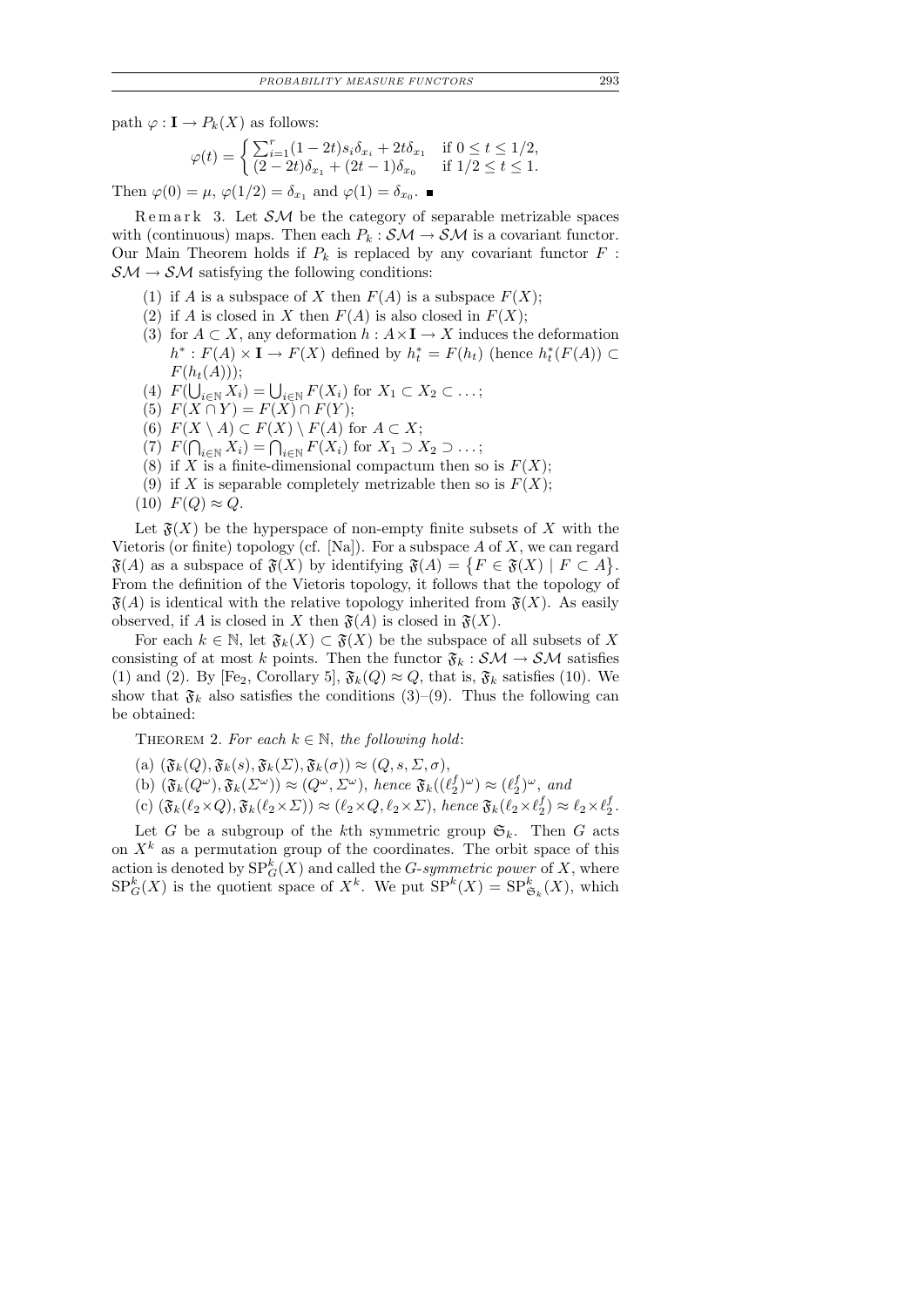is called the *symmetric power* of  $X$ . For a subspace  $A$  of  $X$ , we can regard  $SP^k_G(A)$  as a subspace of  $SP^k_G(X)$  by identifying  $SP^k_G(A) = q(A^k)$ , where  $q: X^k \to \mathrm{SP}_G^k(X)$  is the quotient map. In fact, since q is an open map, it is easy to see that the topology of  $SP_G^k(A)$  is identical with the relative topology inherited from  $SP_G^k(X)$ . Since  $SP_G^k(X) \setminus SP_G^k(A) = q(X^k \setminus A^k)$ , if A is closed in X then  $SP^k_G(A)$  is closed in  $SP^k_G(X)$ . Thus the functor  $SP_G^k : \mathcal{SM} \to \mathcal{SM}$  satisfies (1) and (2). By [Fe<sub>2</sub>, Corollary 5],  $SP_G^k(Q) \approx Q$ , that is,  $SP_G^k$  satisfies (10). We show that  $SP_G^k$  also satisfies the conditions  $(3)-(9)$ . Thus we can obtain the following:

THEOREM 3. For any subgroup G of the kth symmetric group, the following hold:

- (a)  $(SP_G^k(Q), SP_G^k(s), SP_G^k(\Sigma), SP_G^k(\sigma)) \approx (Q, s, \Sigma, \sigma),$
- (b)  $(SP^k_G(Q^{\omega}), SP^k_G(\Sigma^{\omega})) \approx (Q^{\omega}, \Sigma^{\omega}), \text{ hence } SP^k_G((\ell_2^f \ell_2^{\omega}))$  $(\ell_2^f)^\omega$ )  $\approx$   $(\ell_2^f)$  $_{2}^{f})^{\omega}$ , and
- (c)  $(SP_G^k(\ell_2 \times Q), SP_G^k(\ell_2 \times \Sigma)) \approx (\ell_2 \times Q, \ell_2 \times \Sigma)$ , hence  $SP_G^k(\ell_2 \times \ell_2^f)$  $_{2}^{J})\approx$  $\ell_2 \times \ell_2^f$  $\frac{J}{2}$ .

It should be remarked that Theorems  $2(a)$  and  $3(a)$  refine the results in [Ng2] and [Ng1], respectively.

1. Preliminaries. Let  $X_1 \subset X_2 \subset \ldots$  be a tower of closed sets in X. We say that  $(X_n)_{n\in\mathbb{N}}$  is expansive (or finitely expansive) [Cu] if for each  $n \in \mathbb{N}$ , there is an embedding  $h: X_n \times Q \to X_{n+1}$  (or  $h: X_n \times I \to X_{n+1}$ ) such that  $h(x, 0) = x$  for every  $x \in X_n$  (4). It is said that  $(X_n)_{n \in \mathbb{N}}$  has the mapping absorption property for compacta in  $X$  provided for any compactum  $A \subset X$  and for any  $\varepsilon > 0$  and  $n \in \mathbb{N}$  there exists a map  $f : A \to X_m$  for some  $m \geq n$  such that  $f|A \cap X_n = id$  and f is  $\varepsilon$ -close to id (cf. [Cu, Definition 4.5]). It is said that  $(X_n)_{n\in\mathbb{N}}$  has the *compact absorption property* (abbrev. cap) (or the finite-dimensional compact absorption property (abbrev. fdcap)) in X and  $M = \bigcup_{n \in \mathbb{N}} X_n$  is called a *cap set* (or an *fd-cap set*) for X [Ch] if each  $X_n$  is a (finite-dimensional) compact Z-set in X and for each (finite-dimensional) compact Z-set A in X,  $\varepsilon > 0$  and  $n \in \mathbb{N}$ , there is an embedding  $g: A \to X_m$  for some  $m \geq n$  such that g is  $\varepsilon$ -close to id and  $g|A \cap X_n = id$ , where a closed set A in X is a Z-set if each map  $f: Q \to X$ can be approximated by maps  $g: Q \to X \setminus A$ . In case X is an ANR, a closed set A in X is Z-set if and only if there are maps  $f: X \to X \setminus A$ arbitrarily close to id  $\lbrack \text{vM}_3, 7.2.5 \rbrack$ , or, more strongly, there is a deformation  $h: X \times I \to X$  such that  $h_0 = id$  and  $h_t(X) \subset X \setminus A$  if  $0 < t \leq 1$  [To<sub>1</sub>, Theorem 2.4 with Corollary 3.3].

LEMMA 1.1. If  $X_1 \subset X_2 \subset \ldots$  is an expansive (resp. finitely expansive) tower of compact (resp. finite-dimensional compact) Z-sets in X and

 $(4)$  We mean  $0 = (0, 0, ...) \in Q$ .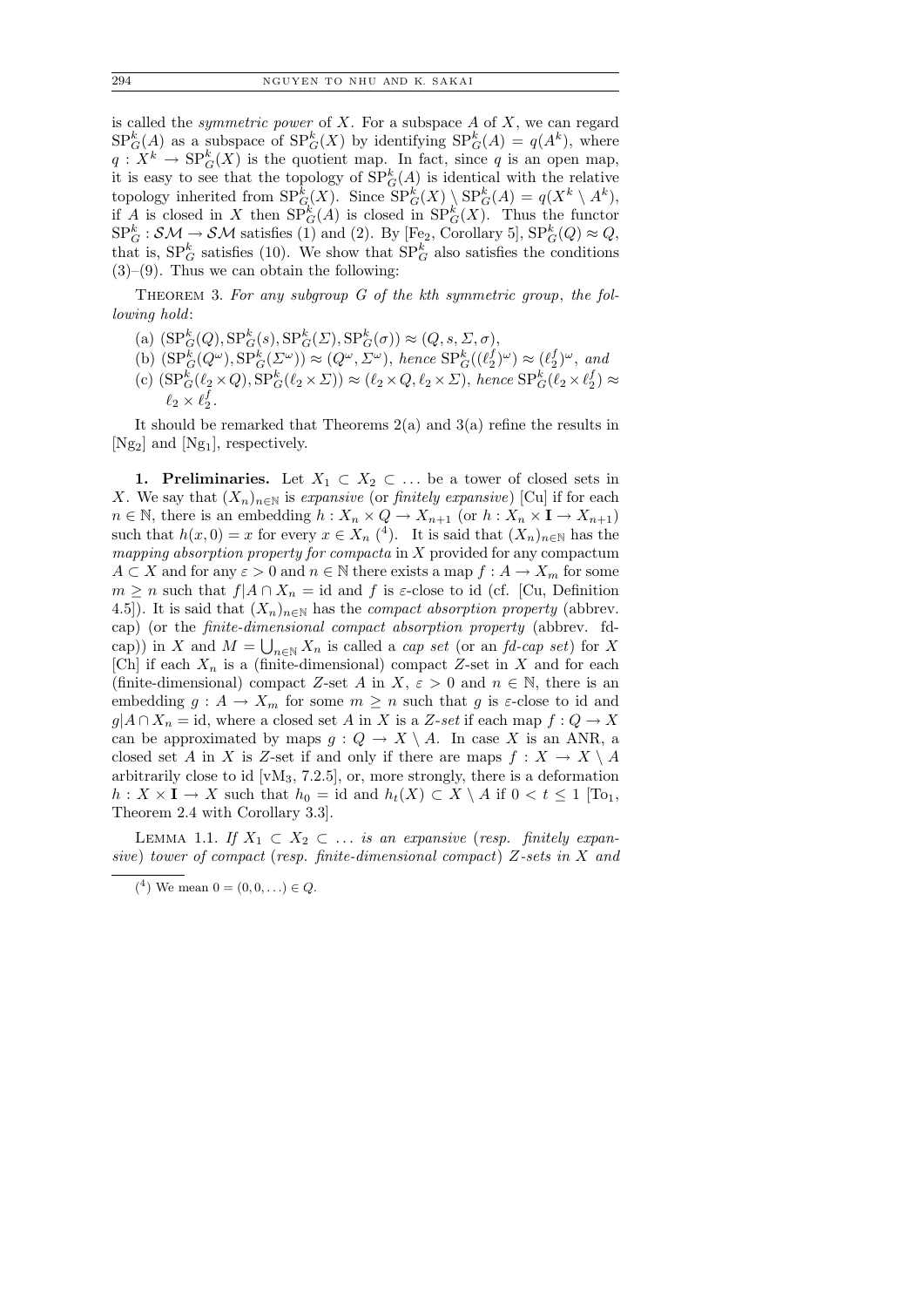has the mapping absorption property for compacta (resp. finite-dimensional compacta) in X, then  $(X_n)_{n\in\mathbb{N}}$  has the cap (resp. the fd-cap) in X, whence  $\bigcup_{n\in\mathbb{N}} X_n$  is a cap set (resp. an fd-cap set) for X.

Proof. For each (finite-dimensional) compact Z-set A in X,  $\varepsilon > 0$  and  $n \in \mathbb{N}$ , we have a map  $f: A \to X_m$  for some  $m \ge n$  such that  $f|A \cap X_n = id$ and f is  $\varepsilon/2$ -close to id. On the other hand, we have a map  $h : A \to Q$  $(h: A \to \mathbf{I}^k$  for some  $k \in \mathbb{N}$ ) such that  $h(A \cap X_n) = \{0\}$  and  $h|A \setminus X_n$ is injective. Since  $(X_n)_{n\in\mathbb{N}}$  is (finitely) expansive, there is an embedding  $\varphi: X_m \times Q \to X_{m+1}$  (or  $\varphi: X_m \times I^k \to X_{m+k}$ ) such that  $\varphi(x,0) = x$ and diam  $\varphi({x} \times Q) < \varepsilon/2$  (or diam  $\varphi({x} \times I^k) < \varepsilon/2$ ) for every  $x \in X_m$ . Then we have the embedding  $g : A \to X_{m+1}$  (or  $g : A \to X_{m+k}$ ) defined by  $g(x) = \varphi(f(x), h(x))$ , which is  $\varepsilon$ -close to id.

The following is due to Anderson [An] (cf. [Ch, Lemma 4.3]):

LEMMA 1.2. If M is a cap set (resp. an fd-cap set) for Q, then  $(Q, M) \approx$  $(Q, \Sigma)$  (resp.  $(Q, M) \approx (Q, \sigma)$ ). Moreover, if  $M \subset s$  in the above, then  $(Q, s, M) \approx (Q, s, \Sigma)$  (resp.  $(Q, s, M) \approx (Q, s, \sigma)$ ).

As is well-known, the pseudo-boundary  $Q \setminus s$  is a cap set for  $Q$ . Then  $(Q, Q \setminus s) \approx (Q, \Sigma)$ , whence  $(Q, Q \setminus \Sigma) \approx (Q, s)$ .

To prove (a) in the Main Theorem, we apply the following characterization due to Sakai and Wong [SW]:

THEOREM 1.3. In order that  $(X, M, N) \approx (Q, \Sigma, \sigma)$  (or  $(X, M, N) \approx$  $(\ell_2, \ell_2^Q, \ell_2^f)$ , it is necessary and sufficient that  $X \approx Q$  (or  $X \approx \ell_2$ ) and X has a tower  $X_1 \subset X_2 \subset \ldots$  of compacta such that

(i)  $X_n \approx Q$  for each  $n \in \mathbb{N}$ ,

(ii) each  $X_n$  is a Z-set in  $X_{n+1}$ ,

- (iii)  $M = \bigcup_{n \in \mathbb{N}} X_n$  is a cap set for X and
- (iv) each  $X_n \cap N$  is an fd-cap set for  $X_n$ .

A Z-matrix in X is a double sequence  $(A_i^n)_{n,i\in\mathbb{N}}$  of Z-sets in X such that  $A_i^{n+1} \subset A_i^n \subset A_{i+1}^n$  for all  $n, i \in \mathbb{N}$  (<sup>5</sup>), that is,

$$
A_1^1 \subset A_2^1 \subset A_3^1 \subset \dots
$$
  
\n
$$
A_1^2 \subset A_2^2 \subset A_3^2 \subset \dots
$$
  
\n
$$
A_1^3 \subset A_2^3 \subset A_3^3 \subset \dots
$$
  
\n
$$
A_1^3 \subset A_2^3 \subset A_3^3 \subset \dots
$$
  
\n
$$
\vdots \qquad \vdots \qquad \vdots
$$

 $\binom{5}{1}$  For a technical reason, it is assumed in [vM<sub>2</sub>] that  $A_1^n = \emptyset$  for each  $n \in \mathbb{N}$ . One can add  $A_0^n = \emptyset$  to the matrix if necessary.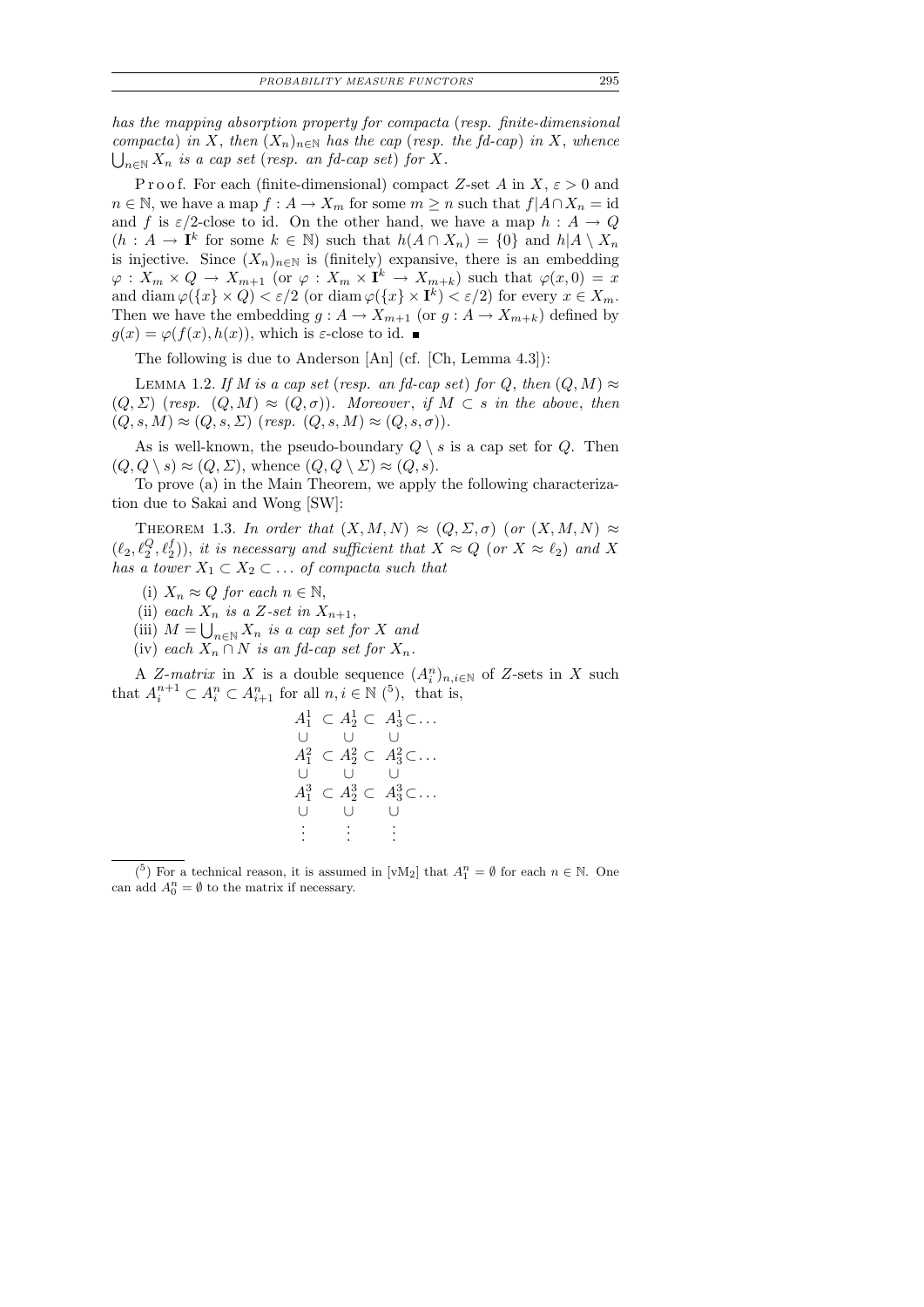To prove (b) in the Main Theorem, we apply the following theorem due to van Mill, which is a combination of Theorem 3.6 and Corollaries 2.3 and 4.2 of  $[wM_2]$ :

THEOREM 1.4. Suppose that  $X \approx Q$ . Let  $(A_i^n)_{n,i\in\mathbb{N}}$  be a Z-matrix in X which has the following properties  $(6)$ :

- (i) each  $(A_i^n)_{i\in\mathbb{N}}$  has the cap for X  $(7)$ ,
- (ii)  $\bigcap_{j=1}^m A_{i_j}^{n_j}$  $i_j^{n_j} \approx Q$  for each  $n_1 < \ldots < n_m$  and  $i_1, \ldots, i_m \in \mathbb{N}$ ,
- (iii) for each  $n_1 < \ldots < n_m$  and  $i_1, \ldots, i_m, p \in \mathbb{N}$ ,  $(A_i^{n_m+p} \cap \bigcap_{j=1}^m A_{i_j}^{n_j})$  $\binom{n_j}{i_j}{}i\!\in\!\mathbb{N}$ has the cap in  $\bigcap_{j=1}^m A_{i_j}^{n_j}$  and  $n_j$
- (iv) for each  $n_1 < \ldots < n_m$  and  $i_1, \ldots, i_m, n, i \in \mathbb{N}, \bigcap_{j=1}^m A_{i_j}^{n_j}$  $\binom{n_j}{i_j} \not\subset A_i^n$ implies that  $A_i^n \cap \bigcap_{j=1}^m A_{i_j}^{n_j}$  $\sum_{i_j}^{n_j}$  is a Z-set in  $\bigcap_{j=1}^m A_{i_j}^{n_j}$  $\frac{n_j}{i_j}$  .

Then  $(X, \bigcap_{n\in\mathbb{N}}\bigcup_{i\in\mathbb{N}}A_i^n) \approx (Q^{\omega}, \Sigma^{\omega}),$  hence  $\bigcap_{n\in\mathbb{N}}\bigcup_{i\in\mathbb{N}}A_i^n \approx (\ell_2^f)$  $_{2}^{f})^{\omega}.$ 

For any collection U of open sets in X, two maps  $f, g : A \rightarrow X$  are U-close if for each  $x \in A$ ,  $f(x) = g(x)$  or  $\{f(x), g(x)\}\$ is contained in some  $U \in \mathcal{U}$ . Let M be a  $Z_{\sigma}$ -set in X, that is, a countable union of Z-sets. We call M a Z-absorber for X  $[DM]$  (cf. [We]) if for any Z-set A in X and any collection U of open sets in X, there exists a homeomorphism  $h: X \to X$ such that h is U-close to id and  $h(A \cap \bigcup \mathcal{U}) \subset M$ . The following is due to West [We] (cf. [Dij, 1.2.11]):

THEOREM 1.5. Suppose that  $X$  is completely metrizable. If  $M$  and  $N$  are Z-absorbers for X, then for any collection  $U$  of open sets in X, there exists a homeomorphism  $h: X \to X$  U-close to id with  $h(M \cap \bigcup \mathcal{U}) = N \cap \bigcup \mathcal{U}$ . In particular,  $(X, M) \approx (X, N)$ .

It is known that  $\ell_2 \times \Sigma$  and  $\ell_2 \times \sigma$  are Z-absorbers for  $\ell_2 \times Q$ . Since  $\ell_2 \times Q \approx \ell_2$ , we have the following:

COROLLARY 1.6. In order that  $(X, M) \approx (\ell_2 \times Q, \ell_2 \times \Sigma)$ , it is necessary and sufficient that  $X \approx \ell_2$  and M is a Z-absorber for X.

We apply this to prove (c) in the Main Theorem, but it is a little hard to check the condition in the definition of Z-absorbers, where the existence of homeomorphisms of  $X$  onto itself is required. So we give here a characterization of Z-absorbers for  $\ell_2$ -manifolds which can be easily applied. An embedding  $f : A \to X$  is called a Z-embedding if  $f(A)$  is a Z-set in X.

THEOREM 1.7. Let X be an  $\ell_2$ -manifold and  $M \subset X$ . Then the following are equivalent:

 $(6)$  A *Z*-matrix with these properties is called a *Q*-*matrix* in [vM<sub>2</sub>].

 $\binom{7}{1}$  In case  $X \approx Q$  (or *X* is a *Q*-manifold), a tower of compact *Z*-sets in *X* with the cap is called a *skeleton* in [vM2].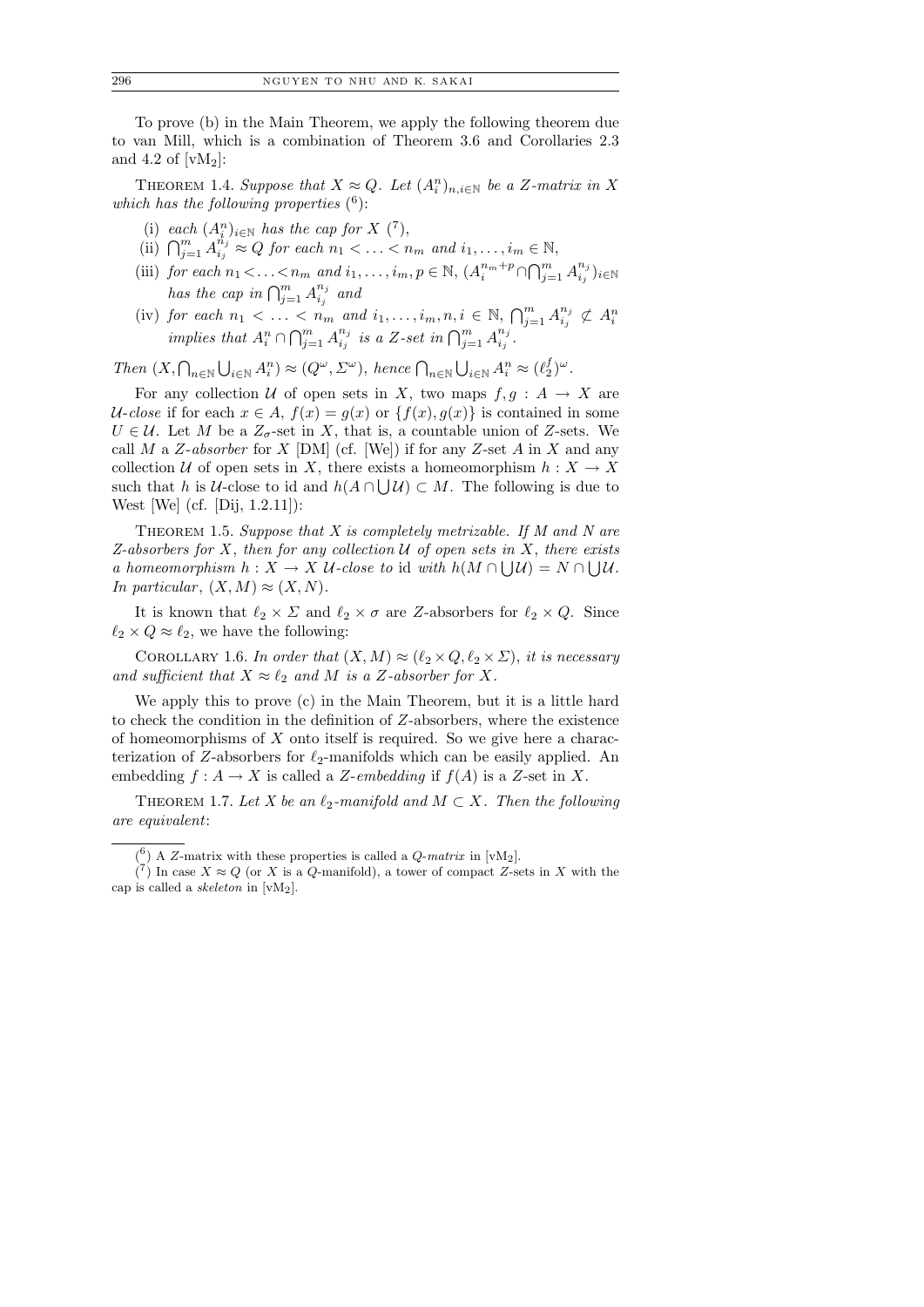- (a) M is a Z-absorber for X;
- (b) M is a  $Z_{\sigma}$ -set in X and for each open set W in X and each Z-set A in W and each map  $\alpha : W \to (0,1)$ , there exists a Z-embedding  $f: A \to M \cap W$  such that  $d(f(x), x) < \alpha(x)$  for each  $x \in W$ , where d is an admissible metric for  $X$ ;
- (c) there exist a deformation  $h: X \times I \to X$  and a tower  $X_1 \subset X_2 \subset \dots$ of Z-sets in X such that  $h_0 = id$ ,  $h_t(X) \subset X_n$  for  $t \geq 2^{-n}$ , each  $X_n$ is an  $\ell_2$ -manifold and  $M = \bigcup_{n \in \mathbb{N}} X_n$ .

P r o o f. (b)  $\Rightarrow$  (a): Let A be a Z-set in X and U a collection of open sets in X. Then  $W = \bigcup \mathcal{U}$  is an  $\ell_2$ -manifold and  $A \cap W$  is a Z-set in W. By [We, Lemma 2], W has an open cover  $\mathcal{U}_0$  such that  $\mathcal{U}_0$  refines  $\mathcal U$  and if a homeomorphism  $h : W \to W$  is  $\mathcal{U}_0$ -close to id then h extends to the homeomorphism  $h : X \to X$  with  $h|X \setminus W = id$ . Let  $\mathcal{U}_1$  be an open starrefinement of  $U_0$ . Since W is an ANR,  $U_1$  has an open refinement  $U_2$  such that any two  $\mathcal{U}_2$ -close maps of an arbitrary space to W are  $\mathcal{U}_1$ -homotopic (cf. [vM<sub>3</sub>, 5.1.1]). Choose a map  $\alpha : W \to (0,1)$  so that the  $\alpha(x)$ -neighborhood of x in X is contained in some member of  $\mathcal{U}_2$ . By (b), there exists a Zembedding  $f: A \cap W \to M \cap W$  such that  $d(f(x), x) < \alpha(x)$  for each  $x \in W$ . Then f is  $U_1$ -homotopic to id. By the Z-set Unknotting Theorem for  $\ell_2$ manifolds (cf. [Sa, §3]), f extends to a homeomorphism  $h: W \to W$  which is  $\mathcal{U}_0$ -isotopic to id. Then h extends to the homeomorphism  $\widetilde{h}: X \to X$  by  $h|X \setminus W = \text{id}$ , whence h is U-close to id and  $h(A \cap \bigcup \mathcal{U}) \subset M$ . Hence M is a Z-absorber for X.

 $(c) \Rightarrow (b)$ : Let d be an admissible metric for X, let A be a Z-set in an open set W in X and  $\alpha: W \to (0,1)$  a map. Then we have a map  $\beta: W \to (0,1)$ such that  $\beta(x) < 2^{-1} \alpha(x)$  and

$$
(\sharp) \quad d(h(x,\beta(x)),x) < \min\{2^{-1}\alpha(x),d(x,X\setminus W)\} \quad \text{ for each } x \in W.
$$

By ( $\sharp$ ), we can define a map  $f_0 : A \to W \cap M$  by  $f_0(x) = h(x, \beta(x))$ . Then  $d(f_0(x), x) < 2^{-1}\alpha(x)$  for each  $x \in W$ . For each  $n \in \mathbb{N}$ , let

$$
W_n = W \cap X_n \quad \text{and} \quad A_n = \{ x \in A \mid \beta(x) \ge 2^{-n} \}.
$$

Then each  $W_n$  is a Z-submanifold of an  $\ell_2$ -manifold W and each  $A_n$  is a closed set in A such that  $f_0(A_n) \subset W_n$ . Moreover, it follows that

$$
W \cap M = \bigcup_{n \in \mathbb{N}} W_n \quad \text{and} \quad A = \bigcup_{n \in \mathbb{N}} A_n = \bigcup_{n \in \mathbb{N}} \text{int } A_n.
$$

Since each  $W_n$  is a Z-set in  $W$ ,  $W \cap M$  is a  $Z_{\sigma}$ -set in  $W$ .

Since  $W_1$  is an  $\ell_2$ -manifold,  $f_0|A_1$  is  $2^{-3}$ -homotopic to a Z-embedding  $g_1: A_1 \to W_1$  (cf. [Sa, §3]). By the Homotopy Extension Theorem (cf. [vM<sub>3</sub>, 5.1.3]),  $f_0$  is 2<sup>-3</sup>-homotopic to a map  $f_1: A \to W \cap M$  such that  $f_1|A_1 = g_1$ ,  $f_1(A_2) \subset W_2$  and  $f_1|A \setminus A_2 = f_0|A \setminus A_2$ . Since  $W_2$  is an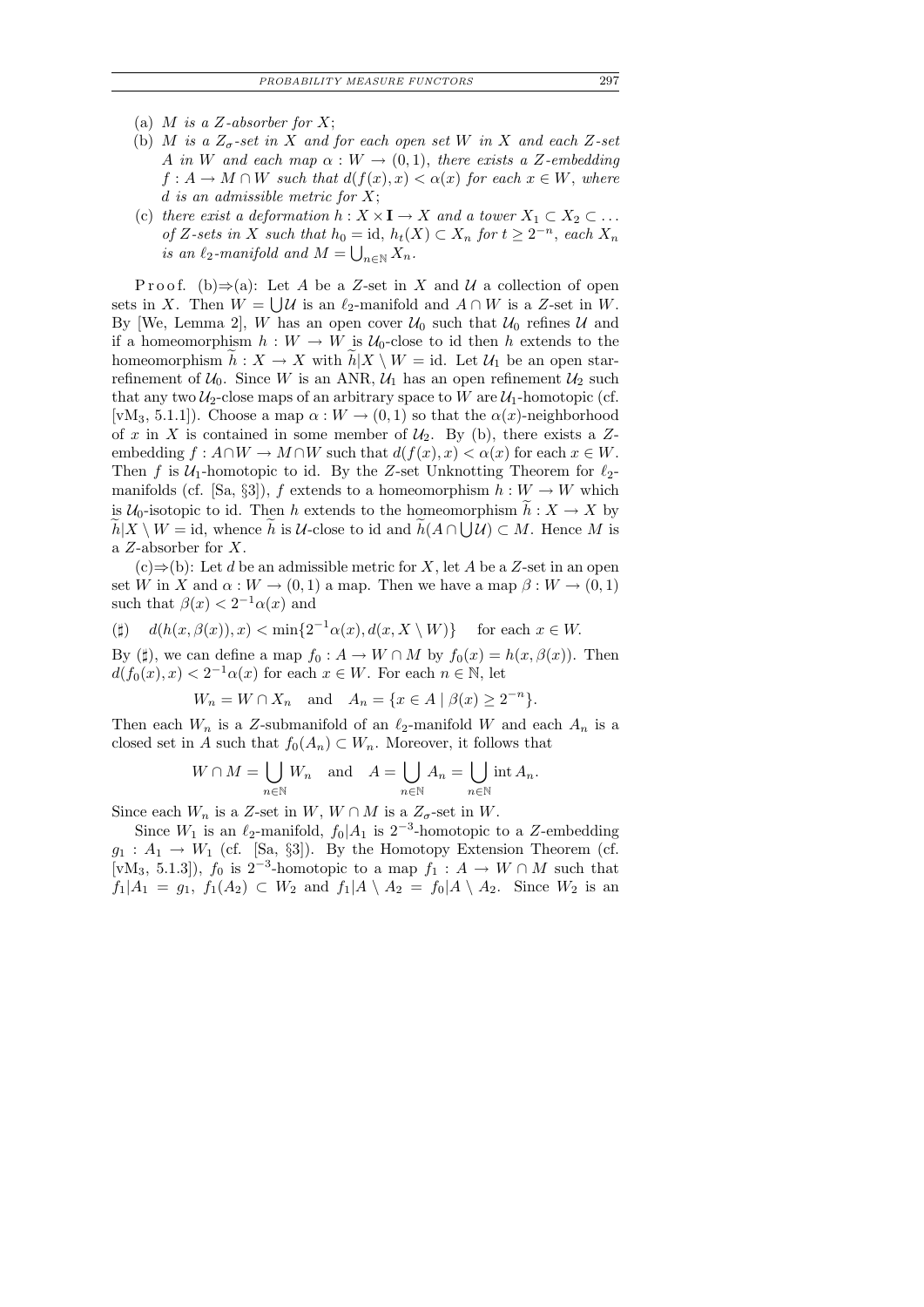$\ell_2$ -manifold,  $f_1|A_2$  is 2<sup>-4</sup>-homotopic to a Z-embedding  $g_2: A_2 \to W_2$  such that  $g_2|A_1 = g_1 = f_1|A_1$ . Again by the Homotopy Extension Theorem,  $f_1$  is 2<sup>-4</sup>-homotopic to a map  $f_2: A \to W \cap M$  such that  $f_2|A_2 = g_2$ ,  $f_2(A_3) \subset W_3$  and  $f_2|A \setminus A_3 = f_0|A \setminus A_3$ . Thus we inductively construct maps  $f_n: A \to W \cap M$  such that  $f_n$  is  $2^{-n-2}$ -homotopic to  $f_{n-1}, f_n | A_n$  is a Z-embedding into  $W_n$ , and  $f_n|A \setminus A_{n+1} = f_0|A \setminus A_{n+1}$ .

We define  $f: A \to W \cap M$  by  $f|A_n = f_n|A_n$  for each  $n \in \mathbb{N}$ . Since  $(f_n)_{n\in\mathbb{N}}$  is uniformly Cauchy, f is the uniform limit of  $(f_n)_{n\in\mathbb{N}}$ , whence f is continuous. Since each pair of points of A are contained in some  $A_n$  and  $f_n|A_n$  is injective, it follows that f is injective. For each  $x \in A_n \setminus A_{n-1}$ ,  $f(x) = f_n(x)$  and  $f_{n-2}(x) = f_0(x)$ , whence

$$
d(f(x), x) \le d(f_n(x), f_{n-1}(x)) + d(f_{n-1}(x), f_{n-2}(x)) + d(f_0(x), x)
$$
  
< 
$$
< 2^{-n-2} + 2^{-n-1} + 2^{-1}\alpha(x) < 2^{-n} + 2^{-1}\alpha(x)
$$
  

$$
\le \beta(x) + 2^{-1}\alpha(x) < \alpha(x).
$$

To see that f is closed, let  $(x_i)_{i\in\mathbb{N}}$  be a sequence in A such that  $f(x_i)$ converges to y in W. Assume that  $\liminf \alpha(x_i) = 0$ . Then  $(x_i)_{i \in \mathbb{N}}$  has a subsequence  $(x_{n_i})_{i\in\mathbb{N}}$  such that  $\lim \alpha(x_{n_i})=0$ , whence  $x_{n_i}$  converges to y because

$$
d(x_{n_i}, y) \le d(x_{n_i}, f(x_{n_i})) + d(f(x_{n_i}), y) < \alpha(x_{n_i}) + d(f(x_{n_i}), y).
$$

This contradicts  $\alpha(y) \neq 0$ . Therefore lim inf  $\alpha(x_i) > 2^{-n}$  for some  $n \in \mathbb{N}$ , which means that  $\alpha(x_i) \geq 2^{-n}$  for sufficiently large  $i \in \mathbb{N}$ , whence  $f(x_i) =$  $f_n(x_i)$  because  $x_i \in A_n$ . Since  $f_n | A_n$  is a closed embedding,  $x_i$  converges to some x in  $A_n$ . This means that f is closed. Since  $f(A)$  is a closed set in W and  $f(A) \subset W \cap M$ ,  $f(A)$  is a Z-set in W ([vM<sub>3</sub>, 6.2.2(3)]), hence f is a Z-embedding.

(a)⇒(c): For each  $n \in \mathbb{N}$ , let  $Q_n = [-1 + 2^{-n}, 1 - 2^{-n}]^{\omega} \subset Q$ . Note that  $X \approx X \times \ell_2 \approx X \times \ell_2 \times Q \approx X \times Q$  by the Stability Theorem for  $\ell_2$ -manifolds (cf. [Sa, §2]),  $X \times \Sigma = \bigcup_{n \in \mathbb{N}} X \times Q_n$  and each  $X \times Q_n$  is a Z-set in  $X \times Q$ , which in turn is an  $\ell_2$ -manifold. We have the deformation  $h: X \times Q \times I \to X \times Q$  defined by  $h_t(x, y) = (x, (1-t)y)$ . Then  $h_0 = id$  and  $h_t(X\times Q) \subset X\times Q_n$  for  $t \geq 2^{-n}$ . Thus  $X \times \Sigma$  satisfies the condition (c) for  $X \times Q$ . The implication (c)⇒(a) has already been proved. Hence  $X \times \Sigma$  is a Z-absorber for  $X \times Q$ . Since  $(X, M) \approx (X \times Q, X \times \Sigma)$  by Theorem 1.5, M also satisfies the condition (c).  $\blacksquare$ 

**2. Proofs of Theorems.** Let  $h : A \times I \rightarrow X$  be a deformation of  $A \subset X$ . We define a deformation  $h^* : P_{\mathfrak{F}}(A) \times I \to P_{\mathfrak{F}}(X)$  as follows:

$$
h_t^*(\mu) = \sum_{i=1}^k s_i \delta_{h_t(x_i)} \quad \text{for each } \mu = \sum_{i=1}^k s_i \delta_{x_i} \in P_{\mathfrak{F}}(A).
$$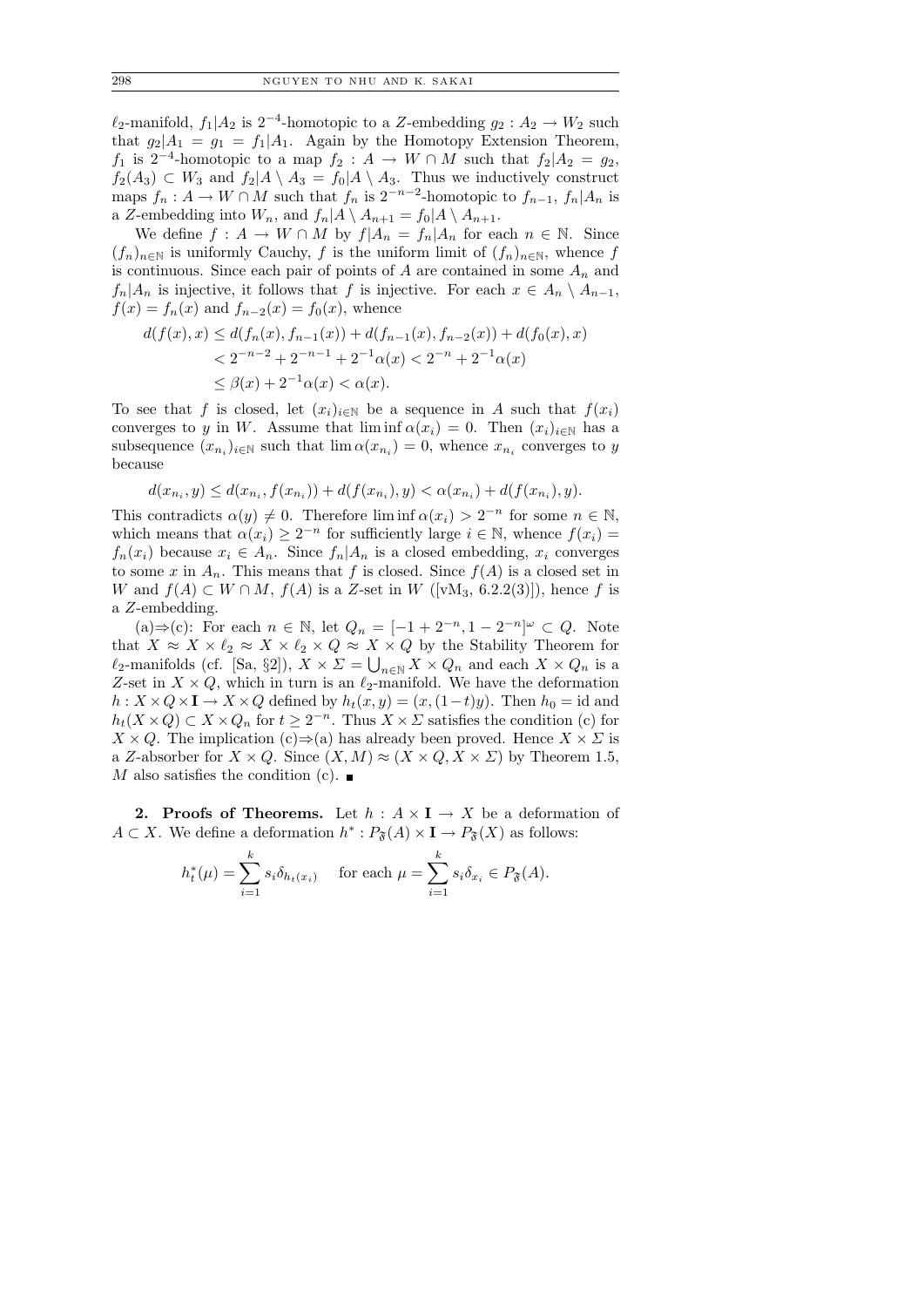In other words,

$$
\int_{X} f dh_t^*(\mu) = \int_{X} f h_t d\mu = \sum f(h_t(x))\mu(x) \quad \text{ for each } f \in C_{\mathbf{b}}(X).
$$

Then the continuity of  $h^*$  is obvious. Note that  $h_t^*(P_k(A)) \subset P_k(h_t(A)) \subset$  $P_k(X)$  for every  $t \in \mathbf{I}$  and  $k \in \mathbb{N}$ . If  $h_0 = \text{id}$  then  $h_0^* = \text{id}$ .

Here we observe that  $P_k$  satisfies the conditions (1)–(10) in Remark 3. Indeed, as mentioned in the Introduction,  $P_k$  satisfies (1) and (10). Using the open base in  $[Va_2, Part II, Remark 3$  to Theorem 2 (or  $[NT,$ Proposition 2.1]), it can be shown that  $P_k(A)$  is closed in  $P_k(X)$  if A is closed in X, that is,  $P_k$  satisfies (2). And as seen in the above,  $P_k$  satisfies (3). Obviously  $P_k$  satisfies (4)–(7). We have the continuous surjection  $\pi: X^k \times \Delta^{k-1} \to P_k(X)$  defined by

$$
\pi(x_1,\ldots,x_k;s_1,\ldots,s_k)=\sum_{i=1}^k s_i\delta_{x_i},
$$

where  $\Delta^{k-1}$  is the standard  $(k-1)$ -simplex. Observe that  $\pi^{-1}(\mu)$  is finite for each  $\mu \in P_k(X)$ . If X is a finite-dimensional compactum, then so is  $P_k(X)$ , that is,  $P_k$  satisfies (8). It has been shown in [Va<sub>1</sub>] that if X is separable completely metrizable then so is  $P(X)$ , hence  $P_k(X)$ , which means that  $P_k$ satisfies (9).

In the following, we use only these properties  $(1)$ – $(10)$ .

LEMMA 2.1. If A is a Z-set in an ANR X, then each  $P_k(A)$  is a Z-set in  $P_k(X)$ .

P r o o f. First note that  $P(A)$  is a closed set in  $P(X)$ . Since A is a Z-set in an ANR X, there is a deformation  $h: X \times I \to X$  such that  $h_0 = id$  and  $h_t(X) \subset X \setminus A$  if  $0 < t \leq 1$  [To<sub>1</sub>, Theorem 2.4 with Corollary 3.3]. Then h induces the deformation  $h^*: P_k(X) \times I \to P_k(X)$  such that  $h_0^* = id$  and  $h_t^*(P(X)) \subset P_k(X \setminus A) \subset P_k(X) \setminus P_k(A)$  for  $0 < t \leq 1$ . Therefore  $P_k(A)$  is a Z-set in  $P_k(X)$ .

For each  $n \in \mathbb{N}$ ,  $P_k(Q_n) \approx Q$  [Fe<sub>1</sub>], where  $Q_n = [-1+2^{-n}, 1-2^{-n}]^{\omega} \subset Q$ . Since  $Q_n \subset (-1+2^{-n-1}, 1-2^{-n-1})^{\omega}$ ,  $Q_n$  is a Z-set in  $Q_{n+1}$  [vM<sub>3</sub>, 6.2.4]. Then each  $P_k(Q_n)$  is a Z-set in  $P_k(Q_{n+1})$  by Lemma 2.1. Thus we have a tower  $P_k(Q_1) \subset P_k(Q_2) \subset \ldots$  which satisfies the conditions (i) and (ii) in Theorem 1.3. To prove (a), it remains to show that  $P_k(\Sigma) = \bigcup_{n \in \mathbb{N}} P_k(Q_n)$ is a cap set for  $P_k(Q)$  and each  $P_k(Q_n) \cap P_k(\sigma)$  is an fd-cap set for  $P_k(Q_n)$ .

LEMMA 2.2. For each  $k \in \mathbb{N}$ ,  $(P_k(Q_n))_{n \in \mathbb{N}}$  has the cap in both  $P_k(Q)$ and  $P_k(s)$ , whence  $P_k(\Sigma) = \bigcup_{n \in \mathbb{N}} P_k(Q_n)$  is a cap set for both  $P_k(Q)$  and  $P_k(s)$ .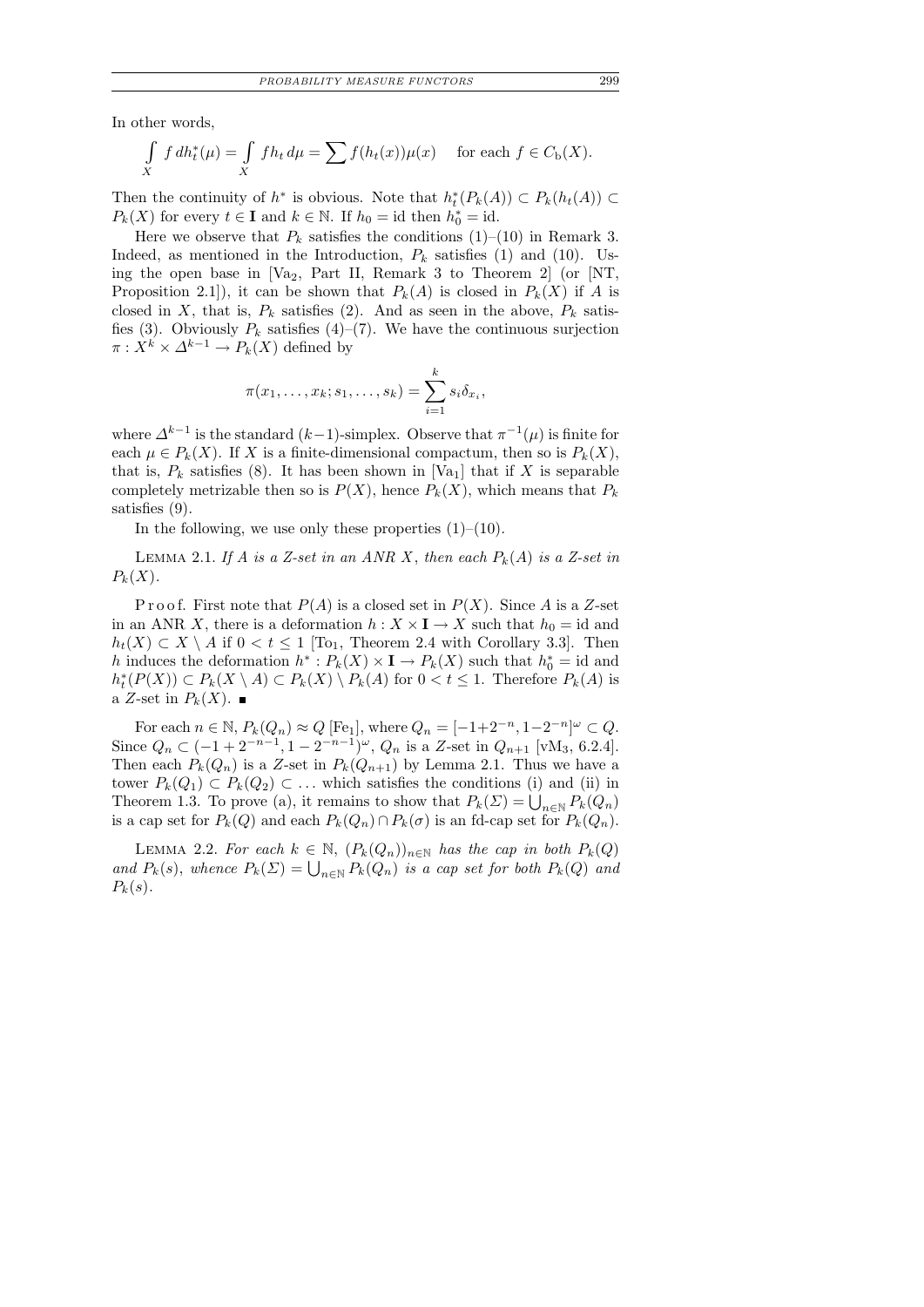Proof. First note that  $P_k(\Sigma) = \bigcup_{n \in \mathbb{N}} P_k(Q_n)$  and  $P_k(Q_n) \approx Q$  for each  $n \in \mathbb{N}$ . By Lemma 2.1, each  $P_k(Q_n)$  is a Z-set for  $P_k(Q_{n+1})$ . By the Z-set Unknotting Theorem [ $vM_3$ , 6.4.6], we have

$$
(P_k(Q_{n+1}), P_k(Q_n)) \approx (Q \times Q, Q \times \{0\}) \approx (P_k(Q_n) \times Q, P_k(Q_n) \times \{0\}),
$$

hence the tower  $(P_k(Q_n))_{n\in\mathbb{N}}$  is expansive. Let  $\theta: [-1,1] \times I \to [-1,1]$  be the deformation defined by

$$
\theta_t(s) = \begin{cases} s & \text{if } s \le 1 - t, \\ 1 - t & \text{if } s \ge 1 - t. \end{cases}
$$

We define a deformation  $h : Q \times I \rightarrow Q$  by  $h_t(x_1, x_2, \ldots) = (\theta_t(x_1),$  $\theta_t(x_2), \ldots$ ). Then h induces the deformation  $h^* : P_k(Q) \times I \to P_k(Q)$ such that  $h^*(P_k(s) \times I) \subset P_k(s)$ ,  $h_0^* = \text{id}$  and each  $h_{2^{-n}}^*$  is a retraction onto  $P_k(Q_n)$ . Hence  $(P_k(Q_n))_{n\in\mathbb{N}}$  has the mapping absorption property in both  $P_k(Q)$  and  $P_k(s)$ . By Lemma 1.1, we have the result.

LEMMA 2.3. For each  $k, n \in \mathbb{N}$ ,  $P_k(Q_n) \cap P_k(\sigma) = P_k(Q_n \cap \sigma)$  is an  $fd\text{-}cap\ set\ for\ P_k(Q_n).$ 

P r o o f. For each  $i \in \mathbb{N}$ , let  $X_n^i = [-1 + 2^{-n}, 1 - 2^{-n}]^i \times \{0\} \subset Q_n$ . Then  $Q_n \cap \sigma = \bigcup_{i \in \mathbb{N}} X_n^i$ . Each  $P_k(X_n^i)$  is a finite-dimensional compactum, which is a Z-set in  $P_k(Q_n)$  by Lemma 2.1. We define a deformation  $\varphi: X_n^i \times I \to$  $X_n^{i+1}$  by

$$
\varphi_t(x_1,\ldots,x_i,0,0,\ldots)=(x_1,\ldots,x_i,t/2,0,\ldots).
$$

Note that  $\varphi$  is an embedding. Let  $\varphi^* : P_k(X_n^i) \times I \to P_k(X_n^{i+1})$  be the deformation induced by  $\varphi$ . Then  $\varphi_0^* = id$  and  $\varphi^*$  is obviously injective by the definition, that is,  $\varphi^*$  is an embedding. Hence the tower  $(P_k(X_n^i))_{i\in\mathbb{N}}$ is finitely expansive. We define a deformation  $h: Q_n \times I \to Q_n$  as follows:  $h_0 = id$  and

$$
h_t(x_1, x_2, \ldots) = (x_1, \ldots, x_i, (2 - 2^i t)x_{i+1}, 0, 0, \ldots) \quad \text{if } 2^{-i} < t \le 2^{-i+1}.
$$

Then h induces the deformation  $h^* : P_k(Q_n) \times I \to P_k(Q_n)$  such that  $h_0^* =$  id and each  $h_{2^{-i}}^*$  is a retraction onto  $P_k(X_n^i)$ . Hence  $(P_k(X_n^i))_{i\in\mathbb{N}}$ has the mapping absorption property. By Lemma 1.1,  $P_k(Q_n) \cap P(\sigma) =$  $P_k(Q_n \cap \sigma) = \bigcup_{i \in \mathbb{N}} P_k(X_n^i)$  is an fd-cap set for  $P_k(Q_n)$ .

It is known that  $P_k(\ell_2) \approx \ell_2$  [NT]. But we will give a short proof.

LEMMA 2.4. For each  $k \in \mathbb{N}$ ,  $(P_k(Q), P_k(s)) \approx (Q, s)$ , hence  $P_k(\ell_2) \approx \ell_2$ .

P r o o f. We show that  $P_k(Q) \setminus P_k(s)$  is a cap set for  $P_k(Q)$ . Then the result will follow from Lemma 1.2 because  $P_k(Q) \approx Q$ . It has been shown in [Va<sub>1</sub>] that  $P(X)$  is separable completely metrizable if so is X. Then  $P_k(s)$  is completely metrizable, so  $P_k(Q) \backslash P_k(s)$  is  $F_{\sigma}$  in  $P_k(Q)$ . Let  $h: Q \times I \to Q$  be the deformation defined by  $h_t(x) = (1-t)x$ . Then h induces the deformation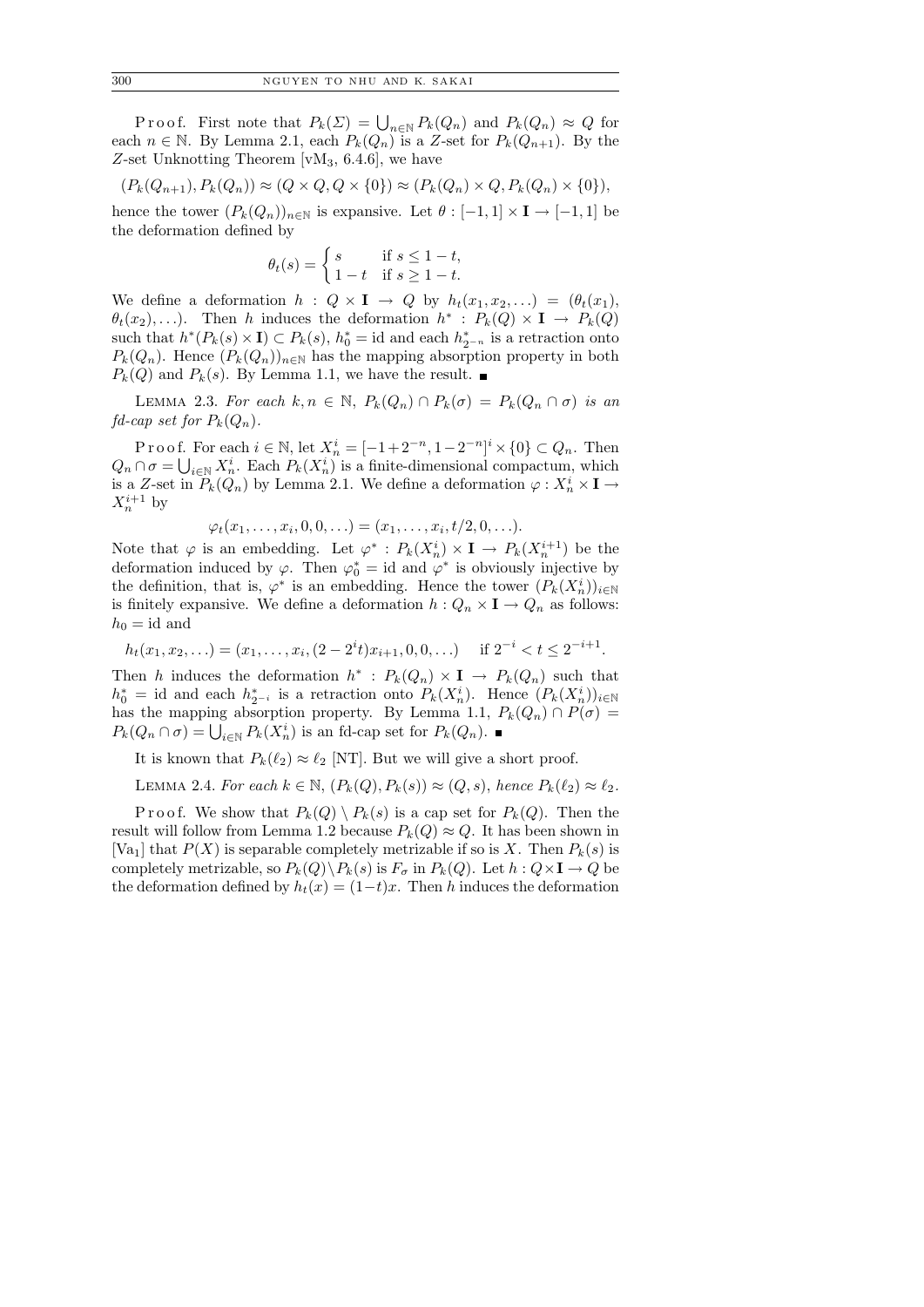$h^*: P_k(Q) \times I \to P_k(Q)$  such that  $h_0^* = id$  and  $h_t^*(P_k(Q)) \subset P_k(s)$  for  $0 < t \leq 1$ . Therefore  $P_k(Q) \setminus P_k(s)$  is a  $Z_{\sigma}$ -set in  $P_k(Q)$ . Observe that

$$
P_k(Q) \setminus P_k(s) = \{ \mu \in P_k(Q) \mid \operatorname{supp} \mu \not\subset s \} \supset P_k(Q \setminus s).
$$

Since  $(Q, Q \setminus s) \approx (Q, \Sigma)$ , we have  $(P_k(Q), P_k(Q \setminus s)) \approx (P_k(Q), P_k(\Sigma))$ , whence  $P_k(Q \setminus s)$  is a cap set for  $P_k(Q)$  by Lemma 2.2. Since any  $Z_{\sigma}$ -set containing a cap set is itself a cap set [Ch, Lemma 4.2 or Theorem 6.6],  $P_k(Q) \setminus P_k(s)$  is a cap set for  $P_k(Q)$ .

 $\mathbb{R}$  e m a r k 4. As for the above lemmas, 2.1 follows from  $(1)$ – $(3)$ ; 2.2 from  $(1)$ –(4) and (10); 2.3 from (1)–(5) and (8); 2.4 from (1)–(4), (6), (9) and (10).

Proof of the Main Theorem. First we show (a). Since  $P_k(Q) \approx$ Q, we can apply Theorem 1.3 with Lemmas 2.1–2.3 to obtain  $(P_k(Q), P_k(\Sigma))$ ,  $P_k(\sigma) \approx (Q, \Sigma, \sigma)$ . In particular,  $(P_k(\Sigma), P_k(\sigma)) \approx (\Sigma, \sigma)$ . On the other hand,  $(P_k(Q), P_k(s)) \approx (Q, s)$  by Lemma 2.4. By Lemmas 1.2 and 2.2,  $(P_k(Q), P_k(s), P_k(\Sigma)) \approx (Q, s, \Sigma)$ . Applying Theorem 2.4 of [CDM], we have

$$
(P_k(Q), P_k(s), P_k(\Sigma), P_k(\sigma)) \approx (Q, s, \Sigma, \sigma).
$$

Next we prove (b) by applying Theorem 1.4. For each  $n, i \in \mathbb{N}$ , let

$$
A_i^n = \underbrace{Q_i \times \ldots \times Q_i}_{n \text{ times}} \times Q \times Q \times \ldots \subset Q^{\omega}.
$$

Then observe that for each  $n_1 < \ldots < n_m$  and  $i_1, \ldots, i_m \in \mathbb{N}$ ,

(\*)
$$
\bigcap_{j=1}^{m} A_{i_j}^{n_j} = \underbrace{Q_{p_1} \times \ldots \times Q_{p_1}}_{n_1 \text{ times}} \times \underbrace{Q_{p_2} \times \ldots \times Q_{p_2}}_{n_2 - n_1 \text{ times}} \times \ldots
$$

$$
\times \underbrace{Q_{p_m} \times \ldots \times Q_{p_m}}_{n_m - n_{m-1} \text{ times}} \times Q \times Q \times \ldots,
$$

where  $p_k = \min\{i_k, \ldots, i_m\}$ . It is proved in [vM<sub>2</sub>, Thm. 4.1] that  $(A_i^n)_{n,i\in\mathbb{N}}$ is a Z-matrix in  $Q^{\omega}$  which has all the properties of Theorem 1.4. Therefore  $\bigcap_{n\in\mathbb{N}}\bigcup_{i\in\mathbb{N}}A^{n}_{i}\approx(\ell_{2}^{f})$  $_{2}^{f})^{\omega}$ . Then it follows that

$$
P_k((\ell_2^f)^{\omega}) \approx P_k\Big(\bigcap_{n\in\mathbb{N}}\bigcup_{i\in\mathbb{N}}A_i^n\Big) = \bigcap_{n\in\mathbb{N}}\bigcup_{i\in\mathbb{N}}P_k(A_i^n).
$$

Since  $P_k(Q^{\omega}) \approx Q$  and  $(P_k(A_i^n))_{n,i\in\mathbb{N}}$  is a Z-matrix in  $P_k(Q^{\omega})$  by Lemma 2.1, it suffices to show that  $(P_k(A_i^n))_{n,i\in\mathbb{N}}$  has all the properties of Theorem 1.4.

Let  $n_1 < \ldots < n_m$  and  $i_1, \ldots, i_m \in \mathbb{N}$ . Since  $\bigcap_{j=1}^m A_{i_j}^{n_j}$  $i_j^{n_j} \approx Q$ , we have  $\bigcap_{j=1}^{m} P_k(A_{i_j}^{n_j})$  $\binom{n_j}{i_j} = P_k \bigcap_{j=1}^m A_{i_j}^{n_j}$  $i_j^{n_j}$   $\approx Q$ , that is, 1.4(ii). For each  $p, i \in \mathbb{N}$ , we also have  $P_k(A_i^{n_m+p}) \cap \bigcap_{j=1}^m P_k(A_{i_j}^{n_j})$  $i_j^{n_j}$   $\approx Q$ . Since  $Q_i$  is a Z-set in  $Q_{i+1}$ ,  $A_i^{n_m+p} \cap \bigcap_{j=1}^m A_{i_j}^{n_j}$  $i_j^{n_j}$  is a Z-set in  $A_{i+1}^{n_m+p} \cap \bigcap_{j=1}^m A_{i_j}^{n_j}$  $\binom{n_j}{i_j}$  (see (\*)). Then by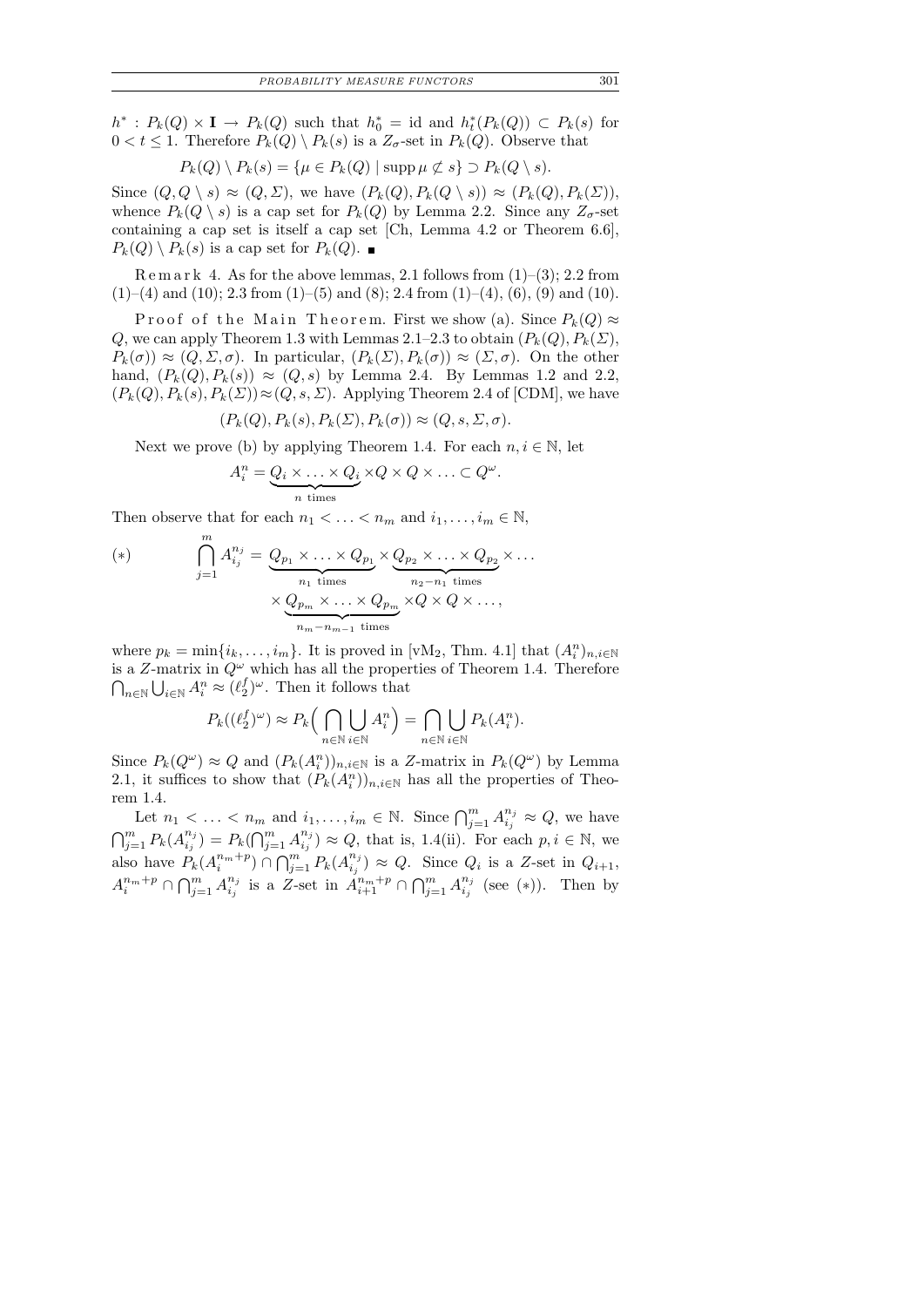Lemma 2.1,

$$
P_k(A_i^{n_m+p}) \cap \bigcap_{j=1}^m P_k(A_{i_j}^{n_j}) = P_k\Big(A_i^{n_m+p} \cap \bigcap_{j=1}^m A_{i_j}^{n_j}\Big)
$$

is a Z-set in  $P_k(A_{i+1}^{n_m+p} \cap \bigcap_{j=1}^m A_{i_j}^{n_j})$  $\binom{n_j}{i_j} = P_k(A_{i+1}^{n_m+p}) \cap \bigcap_{j=1}^m P_k(A_{i_j}^{n_j})$  $i_j^{n_j}$ ). By the same proof as for Lemma 2.2, it follows that  $(P_k(A_i^{n_m+p}) \cap \bigcap_{j=1}^m P_k(A_{i_j}^{n_j}))$  $\binom{n_j}{i_j})_{i\in\mathbb{N}}$ has the cap for  $P_k(\bigcap_{j=1}^m A_{i_j}^{n_j})$  $\binom{n_j}{i_j}$ , that is, 1.4(iii) holds. Similarly, 1.4(i) holds, that is,  $(P_k(A_i^n))_{i\in\mathbb{N}}$  has the cap for  $P_k(Q^{\omega})$ . To see 1.4(iv), suppose

$$
\bigcap_{j=1}^m P_k(A_{i_j}^{n_j}) = P_k\Big(\bigcap_{j=1}^m A_{i_j}^{n_j}\Big) \not\subset P_k(A_i^n).
$$

Then  $\bigcap_{j=1}^m A_{i_j}^{n_j}$  $i_j^{n_j} \not\subset A_i^n$ , which implies that  $A_i^n \cap \bigcap_{j=1}^m A_{i_j}^{n_j}$  $i_j^{n_j}$  is a Z-set in  $\bigcap_{j=1}^m A_{i_j}^{n_j}$  $\sum_{i_j}^{n_j}$ . By Lemma 2.1, it follows that  $P_k(A_i^n) \cap \bigcap_{j=1}^{m} P_k(A_{i_j}^{n_j})$  $\binom{n_j}{i_j} = P_k(A_i^n \cap$  $\bigcap_{j=1}^m A_{i_j}^{\vec{n}_j}$  $\binom{n_j}{i_j}$  is a Z-set in  $P_k(\bigcap_{j=1}^m A_{i_j}^{n_j})$  $\binom{n_j}{i_j} = \bigcap_{j=1}^m P_k(A_{i_j}^{n_j})$  $i_j^{n_j}$ , that is, we have 1.4(iv).

To see (c), notice that each  $P_k(\ell_2 \times Q_n)$  is a Z-set in  $P_k(\ell_2 \times Q)$  by Lemma 2.1,  $P_k(\ell_2 \times Q_n) \approx \ell_2$  by Lemma 2.4 and  $P_k(\ell_2 \times \Sigma) = \bigcup_{n \in \mathbb{N}} P_k(\ell_2 \times \Sigma)$  $Q_n$ ). We have the deformation  $h : \ell_2 \times Q \times I \to \ell_2 \times Q$  defined by  $h_t(x, y) =$  $(x,(1-t)y)$ . Let  $h^*: P_k(\ell_2 \times Q) \times I \to P_k(\ell_2 \times Q)$  be the deformation induced by h. Then  $h_0^* = id$  and  $h_t^*(P_k(\ell_2 \times Q)) \subset P_k(\ell_2 \times Q_n)$  for  $t \geq$  $2^{-n}$ . By Theorem 1.7,  $P_k(\ell_2 \times \Sigma)$  is a Z-absorber for  $P_k(\ell_2 \times Q)$ . Since  $P_k(\ell_2 \times Q) \approx \ell_2$ , (c) follows from Corollary 1.6.

Remark 5. In the above, (a) follows from  $(1)$ – $(6)$  and  $(8)$ – $(10)$ ; (b) from  $(1)$ – $(5)$ ,  $(7)$  and  $(10)$ ;  $(c)$  from  $(1)$ – $(6)$ ,  $(9)$  and  $(10)$   $(cf.$  Remark 4). Thus our Main Theorem holds if  $P_k$  is replaced by a functor  $F : \mathcal{SM} \to \mathcal{SM}$ with the conditions  $(1)-(10)$ .

Proof of Theorems 2 and 3. As seen in Remark 5, it suffices to see that  $\mathfrak{F}_k$  and  $SP_G^k$  satisfy the conditions (1)–(10). The conditions (1), (2) and  $(10)$  have been seen in Remark 3 and the conditions  $(4)$ – $(7)$  are obvious.

For a deformation  $h: A \times I \to X$  of  $A \subset X$ , the induced deformation  $h^*$ :  $\mathfrak{F}_k(A)\times I \to \mathfrak{F}_k(X)$  is defined by  $h^*(F,t) = h(F\times\{t\})$ , whence the continuity of  $h^*$  is easy to see. Thus  $\mathfrak{F}_k$  satisfies (3). We have the natural continuous surjection  $p: X^k \to \mathfrak{F}_k(X)$  defined by  $p(x_1, \ldots, x_k) = \{x_1, \ldots, x_k\}$ . Since  $p$ has finite fibers, if X is a finite-dimensional compactum then so is  $\mathfrak{F}_k(X)$ , that is,  $\mathfrak{F}_k$  satisfies (8). Obviously,  $\mathfrak{F}_k(U)$  is open in  $\mathfrak{F}_k(X)$  for any open set U in X. If X is separable completely metrizable, then X is a  $G_{\delta}$ -set in a metrizable compactification X, which implies that  $\mathfrak{F}_k(X)$  is a  $G_{\delta}$ -set in the compact metrizable space  $\mathfrak{F}_k(\tilde{X}) = \tilde{p}(\tilde{X}^k)$ , where  $\tilde{p}: \tilde{X}^k \to \mathfrak{F}_k(\tilde{X})$  is the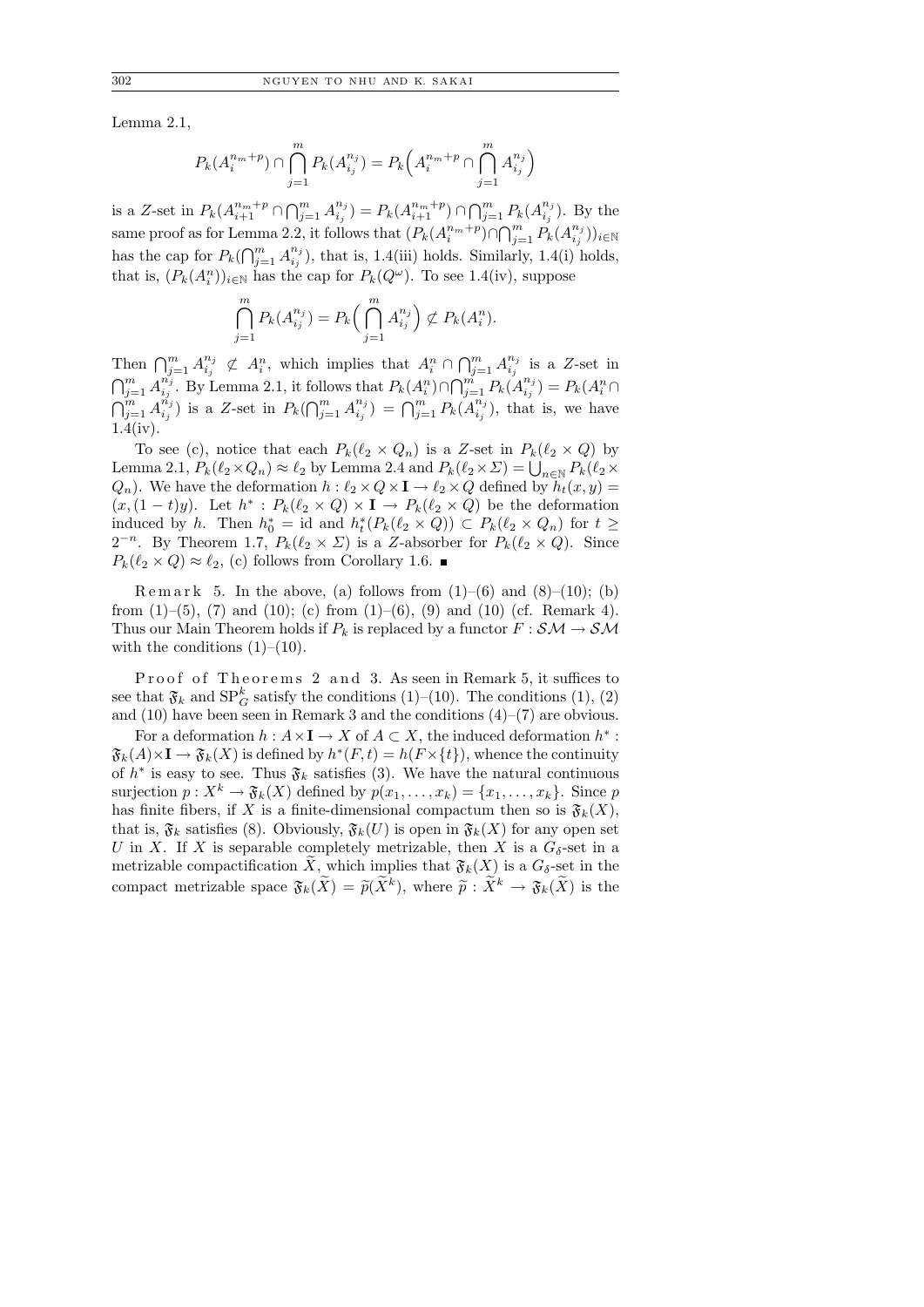natural surjection. Hence  $\mathfrak{F}_k(X)$  is separable completely metrizable, that is,  $\mathfrak{F}_k$  satisfies (9).

Since the quotient map  $q: X^k \to \mathrm{SP}^k_G(X)$  is open,  $\mathrm{SP}^k_G(U)$  is open in  $SP_G^k(X)$  for any open set U in X. If X is separable completely metrizable, then X is a  $G_{\delta}$ -set in a metrizable compactification  $\widetilde{X}$ , which implies that  $\text{SP}_G^k(X)$  is a  $G_\delta$ -set in the compact metrizable space  $\text{SP}_G^k(\widetilde{X}) = \widetilde{q}(\widetilde{X}^k)$ ,<br>where  $\widetilde{X}_k$  is  $\text{SP}_K^k(\widetilde{Y})$  is the westpact mean. Hence  $\text{SP}_K^k(Y)$  is expanded. where  $\widetilde{q}: \widetilde{X}^k \to \text{SP}_G^k(\widetilde{X})$  is the quotient map. Hence  $\text{SP}_G^k(X)$  is separable<br>completely metricable, that is  $\text{SP}_K^k$  estisfies (0). Since a has finite fibers completely metrizable, that is,  $SP_G^k$  satisfies (9). Since q has finite fibers, if X is a finite-dimensional compactum then so is  $SP_G^k(X)$ , that is,  $SP_G^k$ satisfies (8). For a deformation  $h : A \times I \to X$  of  $A \subset X$ , the induced deformation  $h^*: \text{SP}_G^k(A) \times \mathbf{I} \to \text{SP}_G^k(X)$  is defined by  $h_t^*(q(x_1, \ldots, x_k)) =$  $q(h_t(x_1),\ldots,h_t(x_k))$ , whence the continuity of  $h^*$  is clear. Thus  $SP_G^k$  satisfies  $(3)$ .

#### *REFERENCES*

- [An] R. D. Anderson, *On sigma-compact subsets of infinite-dimensional spaces*, unpublished.
- [Ch] T. A. Chapman, *Dense sigma-compact subsets of infinite-dimensional manifolds*, Trans. Amer. Math. Soc. 154 (1971), 399–426.
- [Cu] D. W. Curtis, *Boundary sets in the Hilbert cube*, Topology Appl. 20 (1985), 201–221.
- [CDM] R. Cauty, T. Dobrowolski and W. Marciszewski, *A contribution to the topological classification of the spaces*  $C_p(X)$ , Fund. Math. 142 (1993), 269–301.
	- [Dij] J. J. Dijkstra, *Fake topological Hilbert spaces and characterizations of dimension in terms of negligibility*, CWI Tract 2, Math. Centrum, Amsterdam, 1984.
	- [DM] J. J. Dijkstra and J. Mogilski, *The topological product structure of systems of Lebesgue spaces*, Math. Ann. 290 (1991), 527–543.
	- [DS] T. D o b row olski and K. Sakai, *Spaces of measures on metrizable spaces*, preprint.
	- [Fe<sub>1</sub>] V. V. Fedorchuk, *Probability measures and absolute retracts*, Dokl. Akad. Nauk SSSR 255 (1980), 1329–1333 (in Russian); English transl.: Soviet Math. Dokl. 22 (1980), 849–853.
	- [Fe2] —, *Covariant functors in the category of compacta*, *absolute retracts*, *and Qmanifolds*, Uspekhi Mat. Nauk 36 (3) (1981), 177–195 (in Russian); English transl.: Russian Math. Surveys 36 (3) (1981), 211–233.
	- [Fe3] —, *Probability measures in topology*, Uspekhi Mat. Nauk 46 (1) (1991), 41–80 (in Russian); English transl.: Russian Math. Surveys 46 (1) (1991), 45–93.
	- [He] D. W. Henderson, *Corrections and extensions of two papers about infinitedimensional manifolds*, Gen. Topology Appl. 1 (1971), 321–327.
	- [HS] D. W. Henderson and R. M. Schori, *Topological classification of infinitedimensional manifolds by homotopy type*, Bull. Amer. Math. Soc. 76 (1970), 121–124.
- [vM<sub>1</sub>] J. van Mill, *Domain invariance in infinite-dimensional linear spaces*, Proc. Amer. Math. Soc. 101 (1987), 173–180.